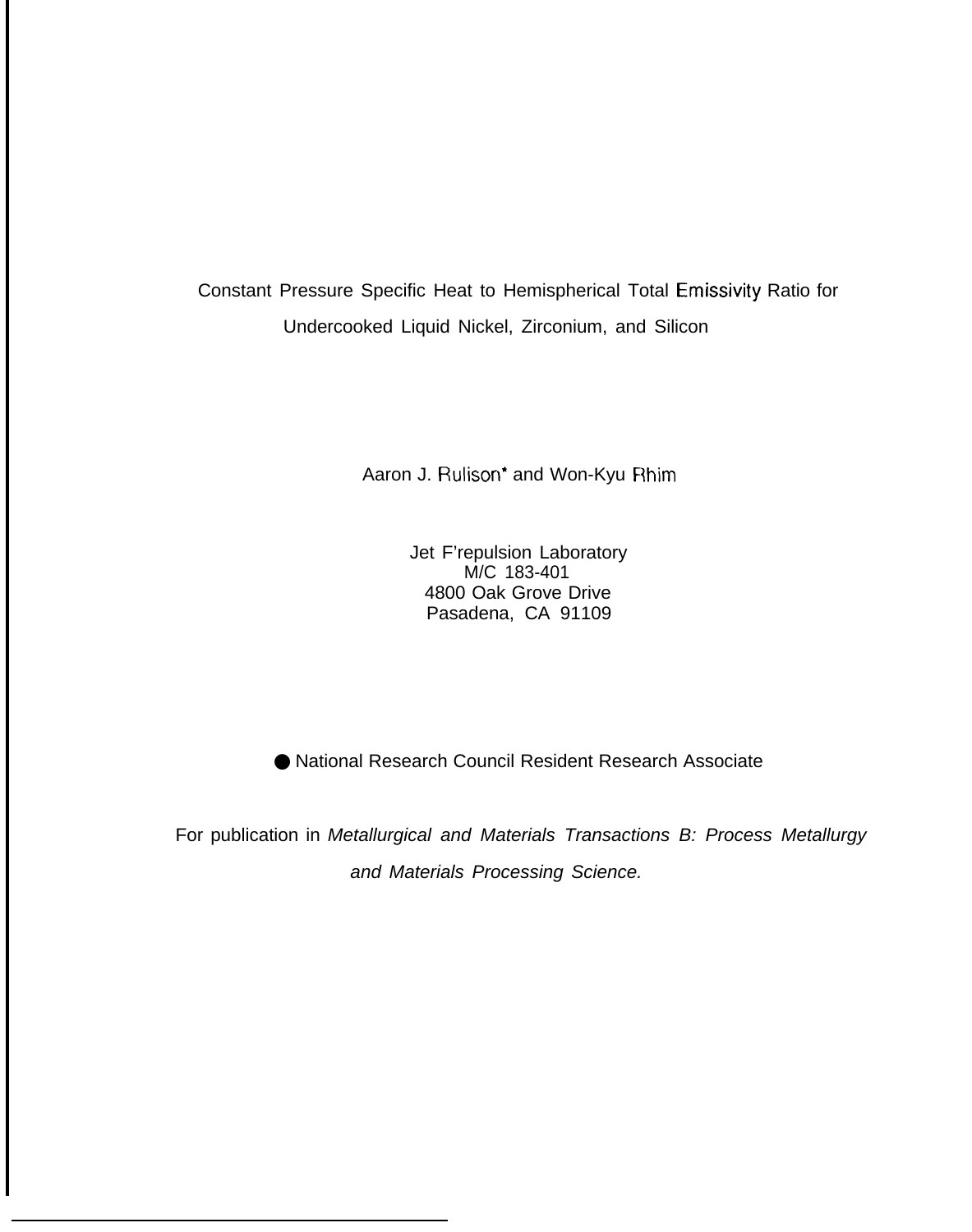#### Abstract

,'

. .

Radiative cooling curves of nickel, zirconium, and silicon melts which were obtained using the High Temperature High Vacuum Electrostatic Levitator have been analyzed to determine the ratio between the constant pressure specific heat and the hemispherical total emissivity,  $c_p(T)/\epsilon_T(T)$ . This ratio determined over a wide liquid temperature range for each material allows us to determine  $c_p(T)$  if  $\epsilon_T(T)$  is known, or vice versa. Following the recipe, the hemispherical total emissivities for each sample at its melting temperature,  $\epsilon_T(T_m)$ , have been determined using  $c_p(T_m)$  values available in the literature. They are 0.15, 0.29, and 0.17, for Ni, Zr, and Si, respectively.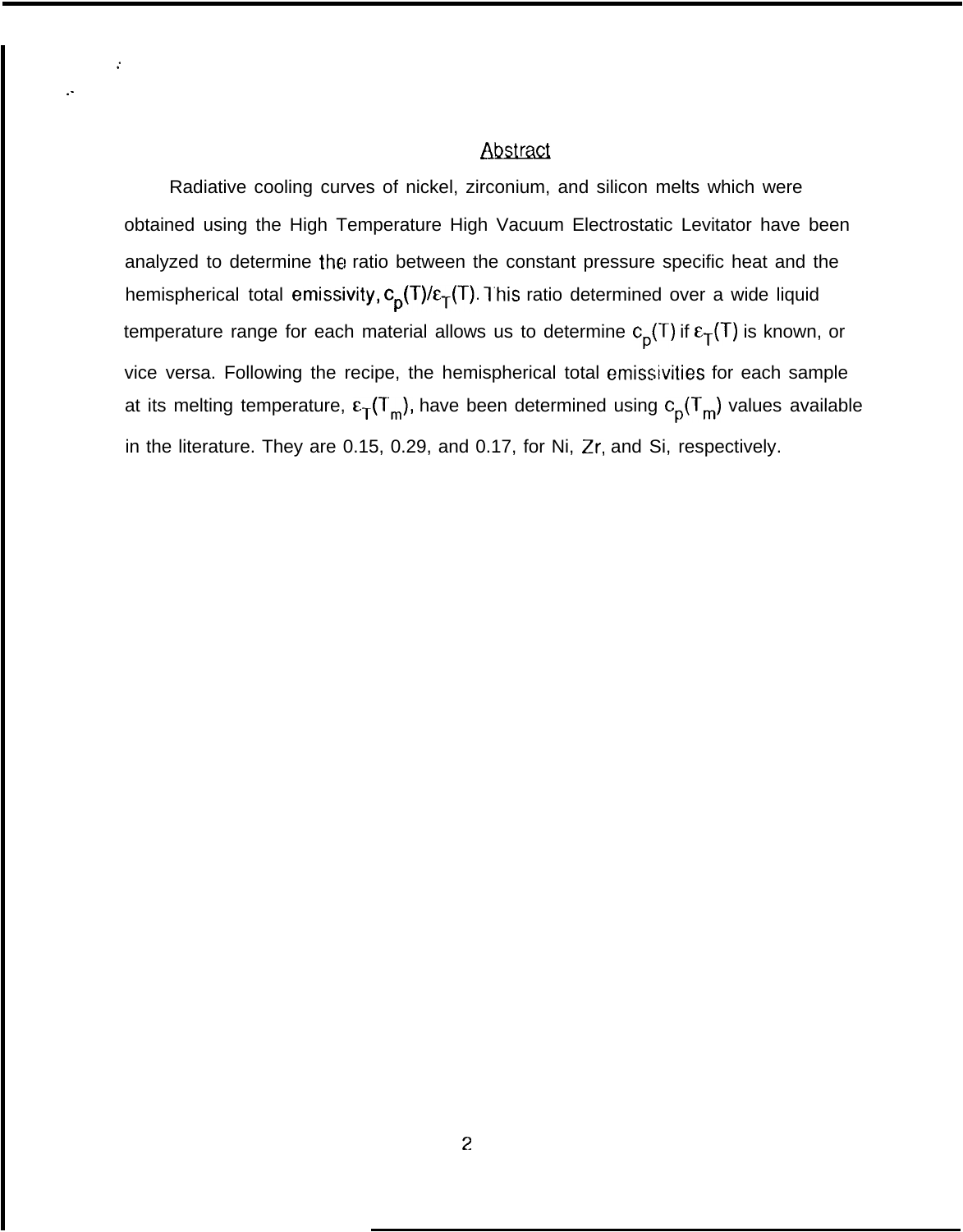#### **Introduction**

Data on both constant pressure specific heat  $c_p$  and hemispherical total emissivity  $\varepsilon_T$  of undercooled liquids are important parameters for studies of phase transformation into various solid phases which exhibit a range of physical and chemical properties.

The constant pressure specific heat is defined as the first derivative of specific enthalpy, h, with respect to temperature at constant pressure, i.e.,

$$
c_p = \frac{\partial h}{\partial T}\Big|_p \qquad (1)
$$

The temperature dependence of  $c_p$  is needed to calculate the thermodynamic state functions such as enthalpy, entropy, Gibbs free energy, etc. For example,  $c_p^{\phantom{\dag}}$  through its influence on the Gibb's free energy determines the depth of undercooking reached before the onset of solid phase nucleation. The depth of undercooking allows us to control the phases and microstructure of the solid product [1].

The total hemispherical emissivity of a sample,  $\varepsilon_T$ , is defined as the ratio of its hemispherical total emissive power, H, to that of a black body, i.e.,

$$
\varepsilon_{\mathsf{T}} = \frac{\mathsf{H}}{\sigma \mathsf{T}^4} \,, \tag{2}
$$

where  $\sigma$  is the Stefan-Boltzmann constant (5.670x1 0<sup>®</sup>W m<sup>-2</sup> K<sup>+</sup>) and T is the absolute temperature [2]. Data on **ET** are needed to calculate radiant heat fluxes. For example,  $\epsilon_{\tau}$  determines the thermal environment during crystal growth in the floating zone growth system. It also plays an important role in determining the cooling rate of atomized droplets in rapid solidification processing. In addition,  $\epsilon_T$  data may serve as a bridge to other materials properties. The relationship between  $\epsilon_{\Upsilon}$  and the electrical resistivity,  $r_{e}$ , in metals has been explored by a number of researchers [3]. Data on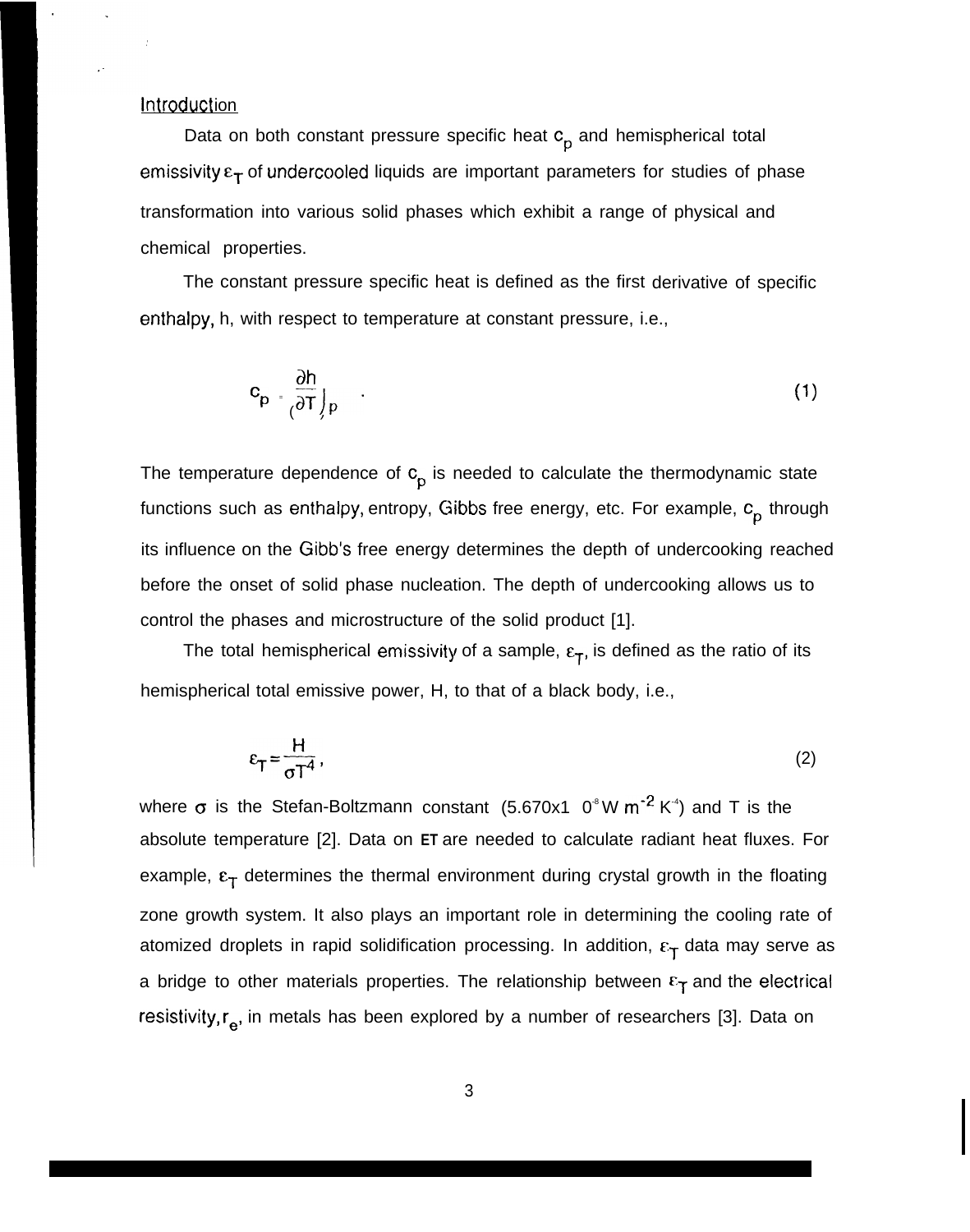both  $\epsilon_T$  and  $r_e$  at a given temperature should, in principle, allow calculation of the electronic transport properties of the metals, i.e., the effective number of free electrons per unit volume,  $N_{\text{eff}}$ , and the electronic relaxation time,  $\tau$ . These two quantities determine much of the behavior and properties of a metal.

In spite of their importance,  $c_p$  and  $\epsilon_T$  are known for very few high-temperature liquids. This is due to the ciifficulties of maintaining pure liquids at high temperatures. Data is particularly scarce for undercooked liquids since they immediately solidify when placed in contact with most crucibles. These problems are avoided, however, using the recently-developed high-temperature, high-vacuum electrostatic levitator (HTHVESL) described below [4]. The HTHVESL allows accurate determination of  $c_p/\epsilon_T$  in a simple heat transfer environment while the levitated melt cools to a deeply undercooked state. In the HTHVESL, levitated materials can be melted, undercooked, and solidified in vacuum. Under such conditions deeply undercooked liquids can be maintained for significant periods of time.

The present letter describes the methodology for measuring  $c_p(T)/\epsilon_T(T)$  using the HTHVESL. Results are presented for two pure metals and one semiconductor in their liquid states over the temperature range which includes undercooked regions. The data can readily be used to determine either parameter if the other is available. Following a brief description of the experimental approach the temperature dependence of  $c_p(T)/\epsilon_T(T)$  and  $\epsilon_T(T_m)$  are given for liquid nickel, zirconium, and silicon.

#### Measurement Approach

,.

The HTHVESL levitates 1 to 3 mm diameter samples between parallel plate electrodes in a stainless steel chamber which is typically evacuated to 10-8 to 10<sup>-6</sup> Torr Positioning of a charged sample is achieved through the application of feedback-controlled electrostatic fields that are generated by a set of electrodes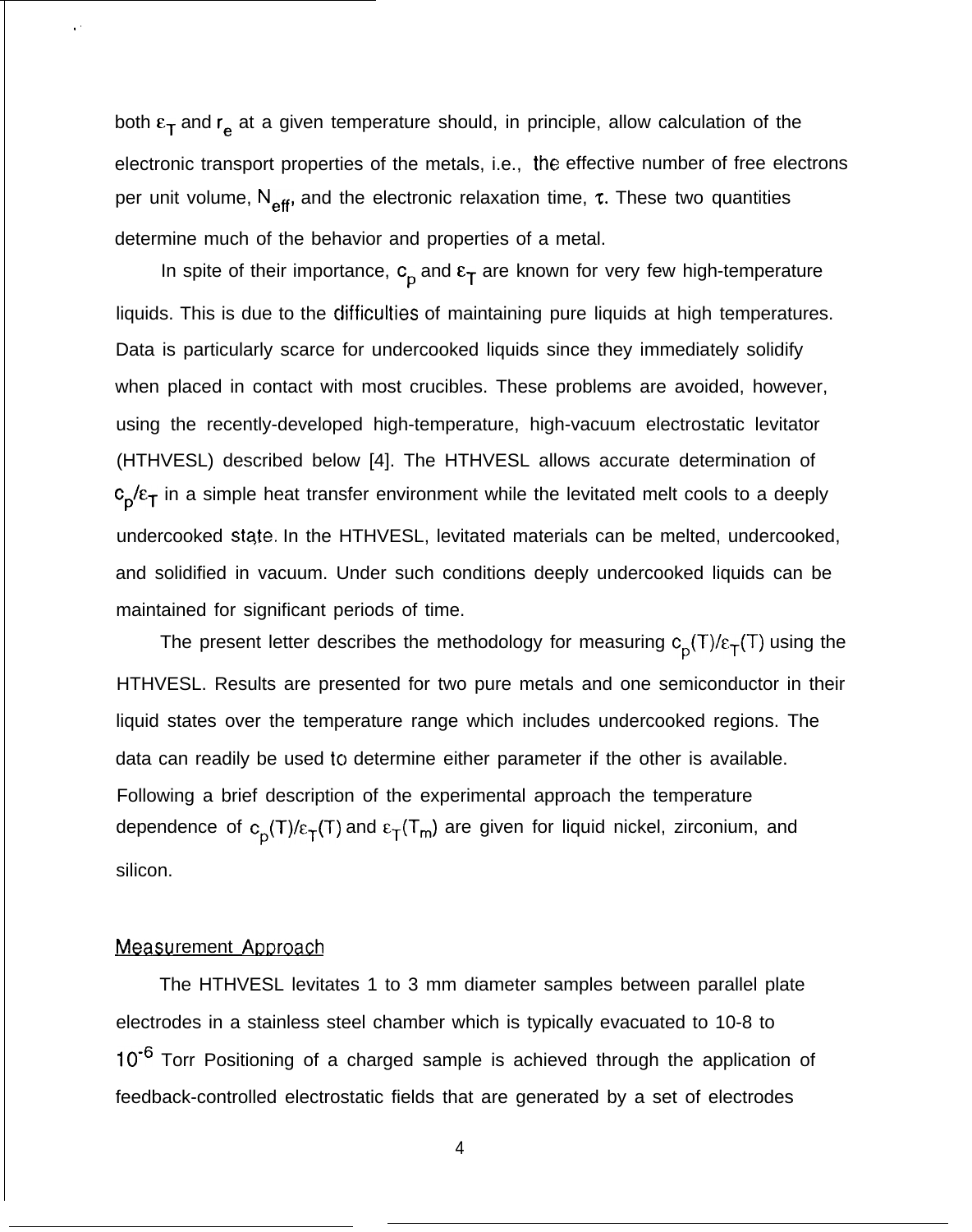around the sample (Fig. 1). The vertical electric field, used for generating the force which counteracts gravity, is provided by the top and bottom electrodes which are circular, 25 mm in diameter, and positioned co-axially, 10 mm apart. The surface of the top electrode is flat. The surface of the bottom electrode is very slightly conical, sloping down toward the center at 2° with respect to horizontal, so that a round sample will roll to the center when it is not being levitated. Four 6 mm diameter, 9 mm long cylindrical side electrodes with rounded ends are spaced 90° apart around the bottom electrode to provide positioning control in the horizontal plane.

. .

The electrode assembly lies approximately at the center of the surrounding stainless steel vacuum chamber. The inside surface of the vacuum chamber forms a 25 cm diameter, 20 cm high cylinder with a vertical axis. Samples are heated using a l-kW xenon arc lamp whose radiation is focussed through a 5 cm diameter quartz lens placed 7.5 cm from the sample. A 7,5 cm diameter concave mirror with a 7.5 cm radius of curvature is placed 7.5 cm from the sample opposite the lens. The mirror increases heating efficiency by refocusing radiation which came through the lens but missed the sample on the first pass. Of course, the mirror also focuses radiation emitted by the sample during radiative cooling back onto the sample, thereby affecting the radiative cooling rate. The mirror's affect on the measured  $c_p(T)/\epsilon_T(T)$ from this effect will be discussed below.

Once molten, the samples maintain a very nearly spherical shape due to the action of surface tension. Since the molten samples are levitated in vacuum, all sources of impurities are eliminated and a clean surface can be maintained.

In order to maintain clean surfaces during processing, it was necessary to begin with pure, clean samples. Clean samples were prepared from high purity stock materials using specific cleaning treatments after cutting and grinding the material to the appropriate size.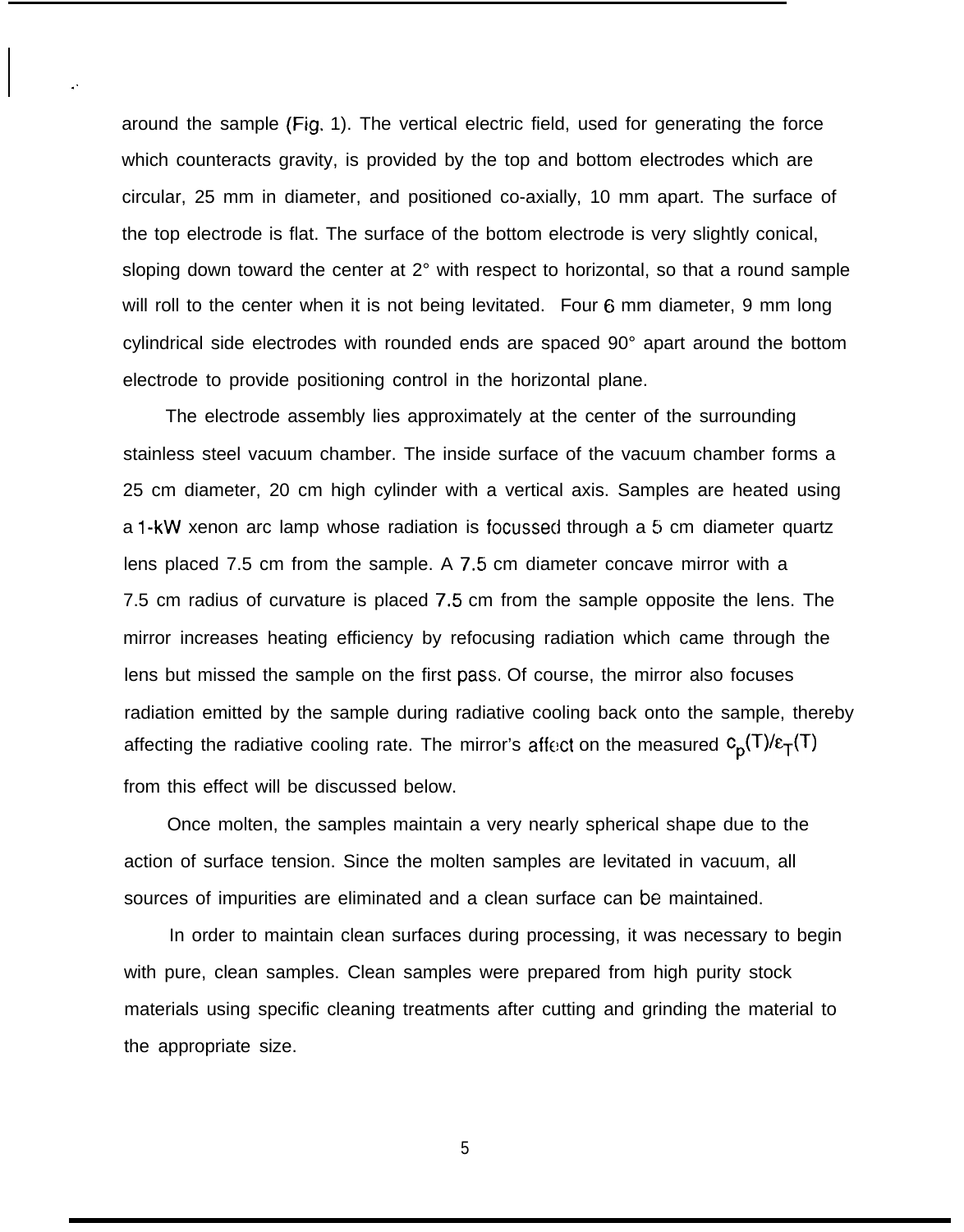Nickel: A piece of shot from ESPI, Inc., of 99.99% nominal purity, was roughly ground to sphere. It was washed for 1 minute in a solution at room temperature consisting of 1 part by volume distilled water, 1.5 parts by volume sulfuric acid, 2.25 parts by volume nitric acid, and 6 g/1 sodium chloride. It was then rinsed in distilled water, **2%** ammonia, and finally anhydrous ethanol. The sample's mass was 19.4 mg.

Zirconium: A chunk of nominally 99.95°A pure stock was obtained from Teledyne Wah-Chang, Albany, Oregon, and prepared by arc-melting in an argon atmosphere on a water-cooled plate to form it into an approximate sphere. It was then cleaned for 15 seconds in a solution at room temperature consisting of 40% nitric acid, 5% hydrofluoric acid, and 55% water (by volume). This was followed by a rinse in distilled water, and a final rinse in anhydrous ethanol. The sample's mass was 40.7 mg.

Silicon: Samples were cut from nominally 99.9995°/0 pure stock from Johnson-Matthey. These were then ground roughly into spheres. They were cleaned by immersion in 50% HF at room temperature for 5 minutes, rinsed in distilled water, and finally rinsed in anhydrous ethanol. The samples' masses were 8.9, 17.2, 23.3, 31.9, and 45.2 mg.

Samples prepared in the above manner showed no impurity particles or patches on their surfaces even under brilliant illumination from the xenon arc lamp.

Figure 2 shows the temperature vs. time (as measured by the pyrometer described below) during cooling of a levitated nickel sphere of 19.4 mg. To begin, the levitated sample was melted and heated about 100 K above its melting temperature using the arc lamp. Then the lamp was completely blocked (see point #1, Fig. 2) and the sample began to cool. The sample was levitated in the vacuum chamber with gas pressure less than  $10^{-6}$  Torr. Evaporative cooling was negligible. Therefore, the heat transfer was almost purely radiative. In Fig. 2, the sample reached its melting temperature at point #2 and undercooked to point #3 where solid phase nucleation occurred. The latent heat of fusion was released between points #3 and #4, raising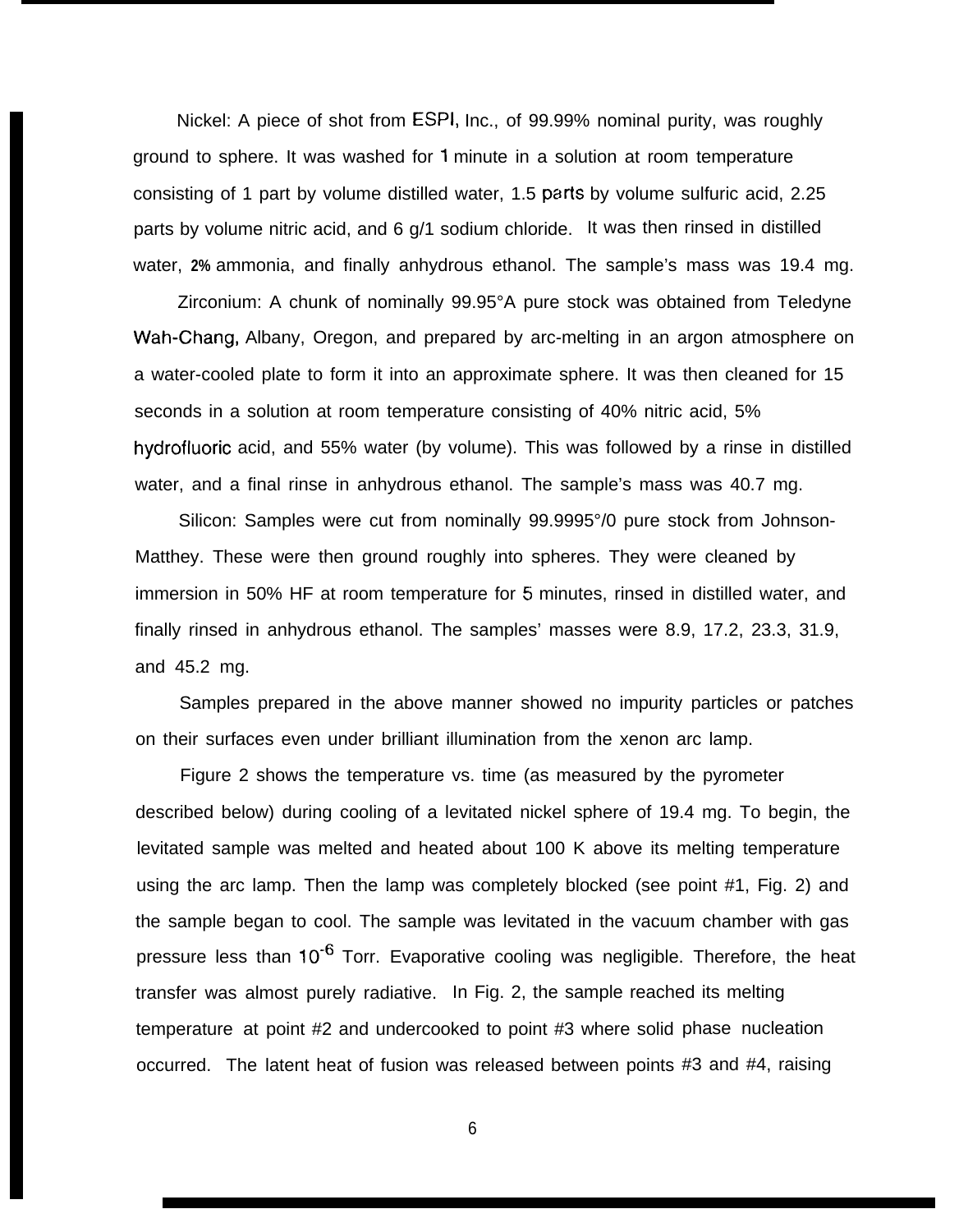the sample's temperature to  $T_m$ . The sample was completely solid by point #5 after which it cooled to point #6 at which the measurement was terminated.

. .

The temperature of each sample was determined using a single-color pyrometer operated in the manner described by Hofmeister et al. [5]. The pyrometer gathers thermal radiation emitted from  $-1$  mm<sup>2</sup> circular region on the sample. The radiation is directed through a 658 nm optical filter with 10 nm FWHM. The filtered light falls onto a silicon photodiode which, with associated electronics, provides a voltage,  $V_{\text{out}}$ which is linearly proportional to the intensity. According to Planck's equation for the spectral radiance of a thermally-radiating body,

$$
V_{\text{out}} = \frac{2\pi C_1 \varepsilon_{\lambda} K}{\lambda^5 [exp(C_2/\lambda T) - 1]}
$$
 (3)

where CI is O.59544XI 0<sup>-16</sup> W $\cdot$ m<sup>2</sup>,  $\epsilon_{\lambda}$  is the normal spectral emissivity of the sample (which in general may be a function of temperature), K is an instrument constant,  $C_2$  is 1.4388x104  $\mu$ m•K,  $\lambda$  is the wavelength, and T is the absolute temperature [2]. If V<sub>out</sub> is measured at a reference point in time,  $t_{ref}$ , when the sample temperature is known, then Eq. (3) leads to the following expression for the temperature at any other time, assuming  $exp(C_2/\lambda T) >> 1$ :

$$
T(t) = \frac{1}{T(t_{ref})} + \frac{\lambda}{C_2} \ln \left[ r_{\lambda}(t) \frac{V_{out}(t_{ref}) - V_b}{V_{out} - V_b} \right]
$$
 (4)

where  $r_\lambda(t) = \varepsilon_\lambda(t)/\varepsilon_\lambda(t_{ref})$ , and  $V_b$  is the zero-light pyrometer signal. Note that  $\varepsilon_\lambda$  need not be known at any time, but its relative change over time must be known in order to specify  $r_{\lambda}$ .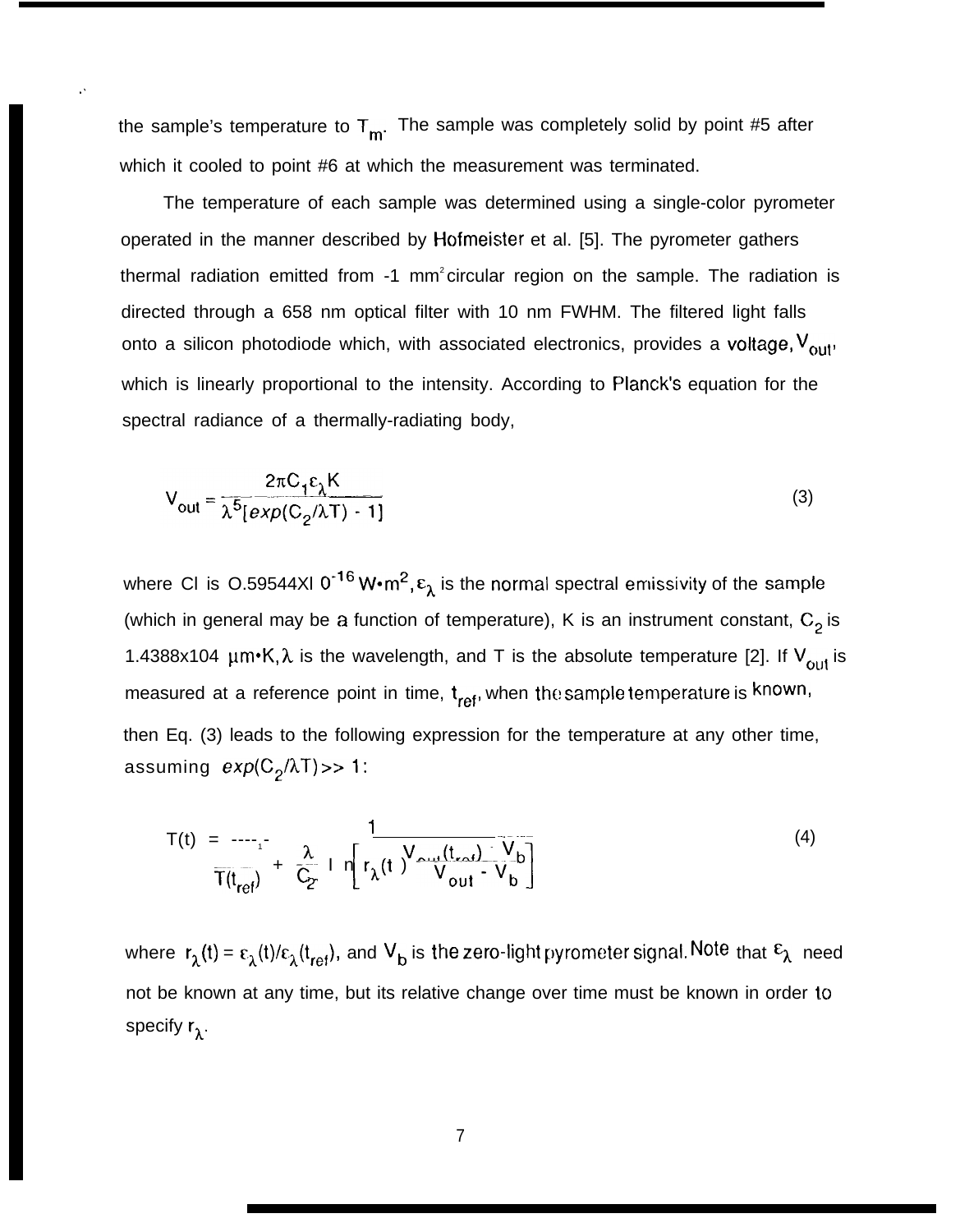To proceed, we assumed that, as long as the sample remained liquid,  $\varepsilon_1$  was not a function of time (i.e.  $r_{\lambda} = 1$  ). (The error introduced into the measurements from this assumption will be discussed below. ) Furthermore, for Ni and  $Zr$  we found that  $V_{\text{out}}$ was very nearly constant in the post-recalescence isotherm during which the sample converts from a liquid/solid mix to completely solid. Since the sample maintains  $T_m$ during the post-recalescence isotherm, this indicates that the normal spectral emissivity of liquid and solid at  $T_m$  were the same. In that case, Eq. (4) for liquid Ni and Zr becomes the following expression which applies over the entire cooling curve:

$$
T = \frac{1}{\frac{1}{T_m} + \frac{\lambda}{C_2} \ln \left[ (V_{\text{out}}(T_m) - V_b) / (V_{\text{out}} - V_b) \right]}
$$
(5)

where  $T_{m}$  was chosen as the reference temperature.

,.

Unlike Ni and Zr, Si showed a marked increase in radiance during the postrecalescence isotherm as the sample converted from a mixture of liquid and solid to completely solid. This indicates that the normal spectral emissivity of the solid at  $T_m$  is greater than that of the liquid at  $T_m$ . To account for the varying emissivity, we chose solid silicon at  $T_{m}$  as the reference pyrometer output. Thus Eq. (4) for liquid Si becomes

$$
T(t) = \frac{1}{\frac{1}{T_m} + \frac{\lambda}{C_2} \ln \frac{\epsilon_{\lambda} \cdot \text{liquid}}{A \cdot \text{solid}} \frac{V_{\text{out}}(T_{\text{m}, \text{solid}}) \cdot V_{\text{b}}}{V_{\text{out}} \cdot V_{\text{b}}}}
$$
(6)

where  $\varepsilon_{\lambda}$ -liquid and  $\varepsilon_{\lambda}$ -solid are the normal spectral emissivities at T<sub>m</sub> and 658 nm in the liquid and solid states, respectively. Data on  $\epsilon_{\lambda}$ -liquid and  $\epsilon_{\lambda}$ -solid are not available at 658 nm, but data at 632.8 nm are available and were used as a. first approximation. Using data from Krishnan et al. [6], we estimate  $\varepsilon_{\lambda}$ .<sub>liquid</sub>  $\varepsilon_{\lambda}$ .<sub>solid</sub> = ().42.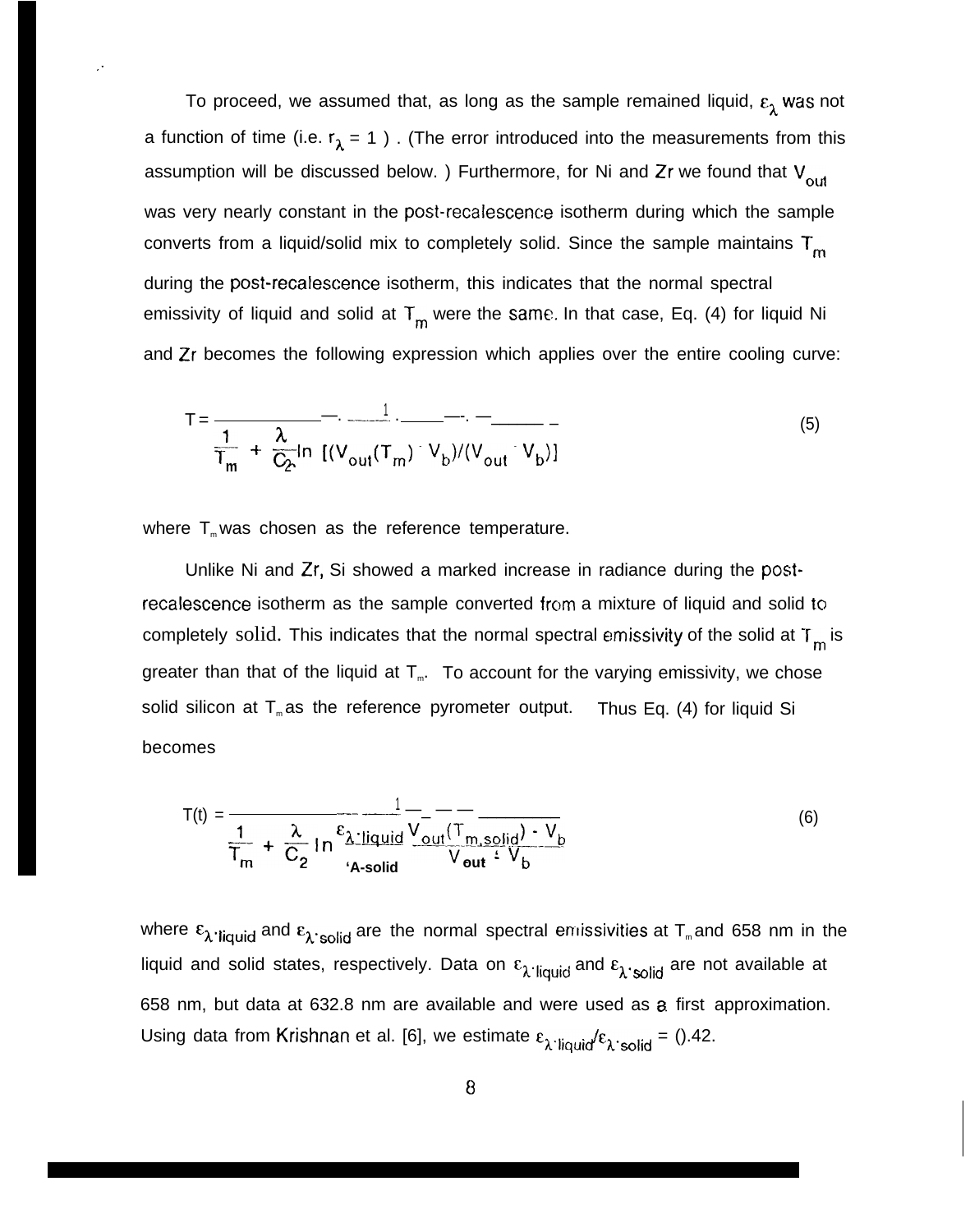As stated above, the spectral emissivity for Ni, Zr, and Si was assumed to be temperature-independent in the liquid state. The error introduced into the temperature measurement from this assumption was investigated by Krishnan et al. [6]. Using their results for liquid Si, it is estimated that the constant spectral emissivity introduces less than 4 K error at the present undercooling limit. T his translates to an error of less than 3% in the computed  $c_p/c_T$ . The error introduced into the Ni and Zr results by the constant spectral emissivity assumption is unknown at this time but is probably less than a few percent.

Now we turn our attention to the measurement of  $c_p/c_T$ . The approach has been called the "transient calorimetric technique" [7], Because each sample is processed in vacuum and because electrostatic levitation does not affect the internal energy of the sample, a particularly simple expression for conservation of energy can be written:

$$
\frac{mc_p}{M}\frac{dT}{dt} = -\varepsilon_T \sigma A (T^4 - T_c^4)
$$
 (7)

where m is the sample's mass, M is its molecular weight, A is its total surface area, and  $T_c$  is the vacuum chamber temperature which was approximately 50°C. Equation (7) involves several assumptions. First, it is assumed that the hemispherical total absorptivity of the sample absorbing radiation from a black body at  $T_c$  is equal to the sample's hemispherical total emissivity at T, i.e., the sample is a gray body. This approximation introduces little error since  $T^*>>T_A^4$ . That is, the sample need not be a gray body for the present method to give accurate results. (Note that the top electrode was indirectly heated by the xenon to about 100"C, while the surrounding chamber was at about 50°C. Given the much higher sample temperatures, the higher temperature of the top electrode had negligible affect on heat transfer to the sample.) Another effect is neglected in deriving Eq. (7): a fraction of the radiation emitted by the sample reflects off objects in the chamber such as the electrodes and heating mirror,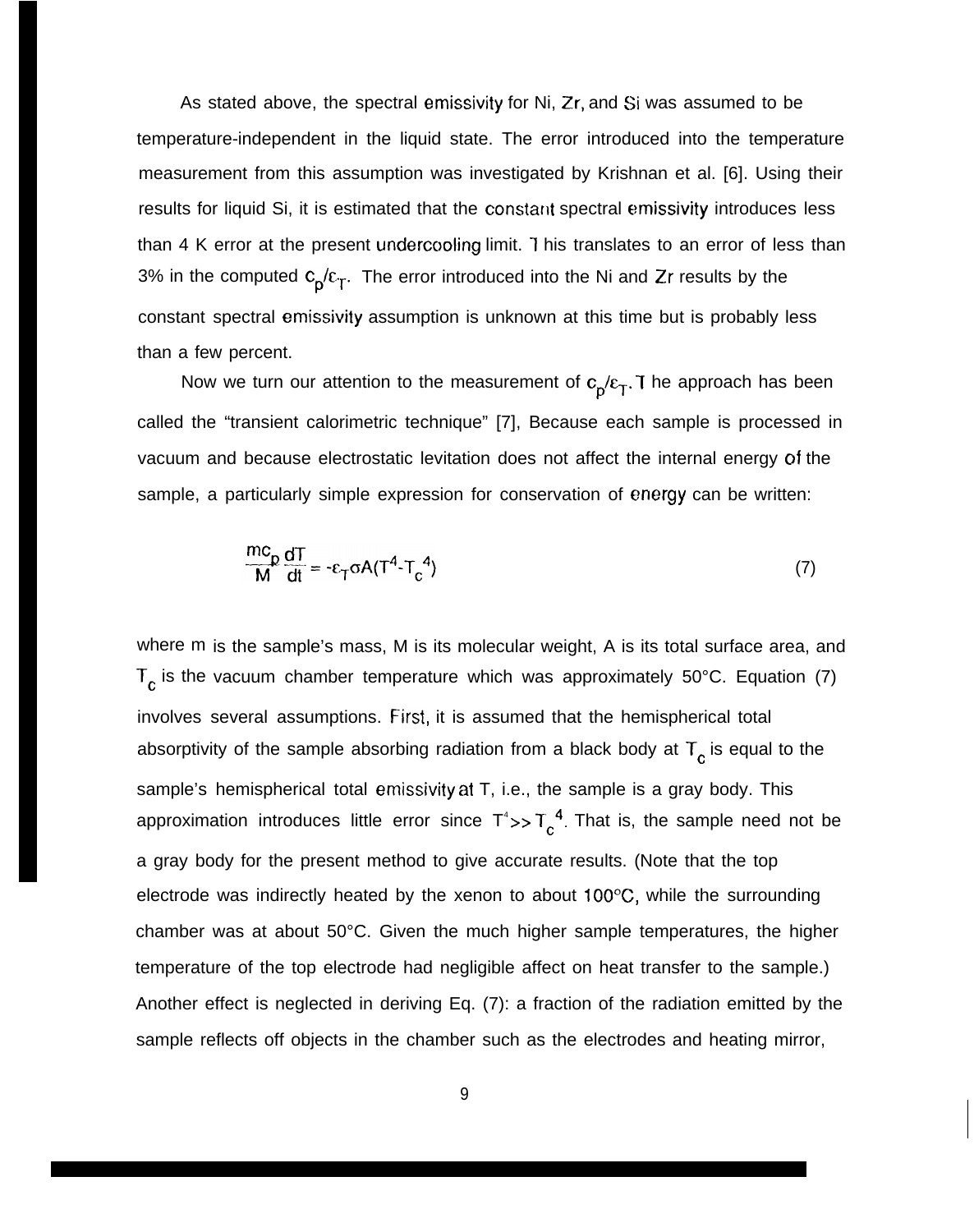and off the chamber walls. A fraction of the reflected radiation finds it way back to the sample. Finally, a fraction of the radiation which finds its way back to the sample is reabsorbed, thereby reducing the radiative cooling rate. However, an approximate ray-tracing analysis accounting for the placement of the mirror and other reflective objects in the chamber shows that ignoring reflected and reabsorbed radiation will introduce an error of less than +2% in  $c_p(T)/\epsilon_T(T)$ .

The area A(T) is computed from the temperature-dependent density,  $\rho_1(T)$ , available in the literature and shown in Table 1 [8]. The density data covers the temperatures range only above the melting point. However, they were extrapolated into the undercooked region in the present work. More accurate density data can easily be used to improve the accuracy of the present results in the future. In any case, the results are not very sensitive to the temperature variation of **PI(T)**. For example, an error of ±100% in the expansion coefficient  $p_{\alpha}(T_m)$  results in an error of only ±3%, +10/0 and  $\pm$ 2% in  $c_p(T)/\epsilon_T(T)$  at the deepest undercooking levels of Ni, Zr, and Si, respectively.

Rearrangement o Eq. (7) gives

$$
\frac{c_p(T)}{\varepsilon_T(T)} = -\frac{\sigma A(T)M(T^4 - T_c^4)}{m \frac{dT}{dt}}
$$
\n(8)

The experimentally-obtained radiative cooling curves such as that shown in Figure 1 was smoothed and differentiated with respect to time using the Savitzky-Golay method [9] before inserting in the right hand side of Eq. (8). The Savitzky-Golay method was used because it maintains the derivative of the underlying data during smoothing. The amount of smoothing can be adjusted by changing the order of the smoothing polynomial or the width of the filtering window. A 3<sup>rd</sup> order polynomial and 0.2 s filter window were usually used for the present data.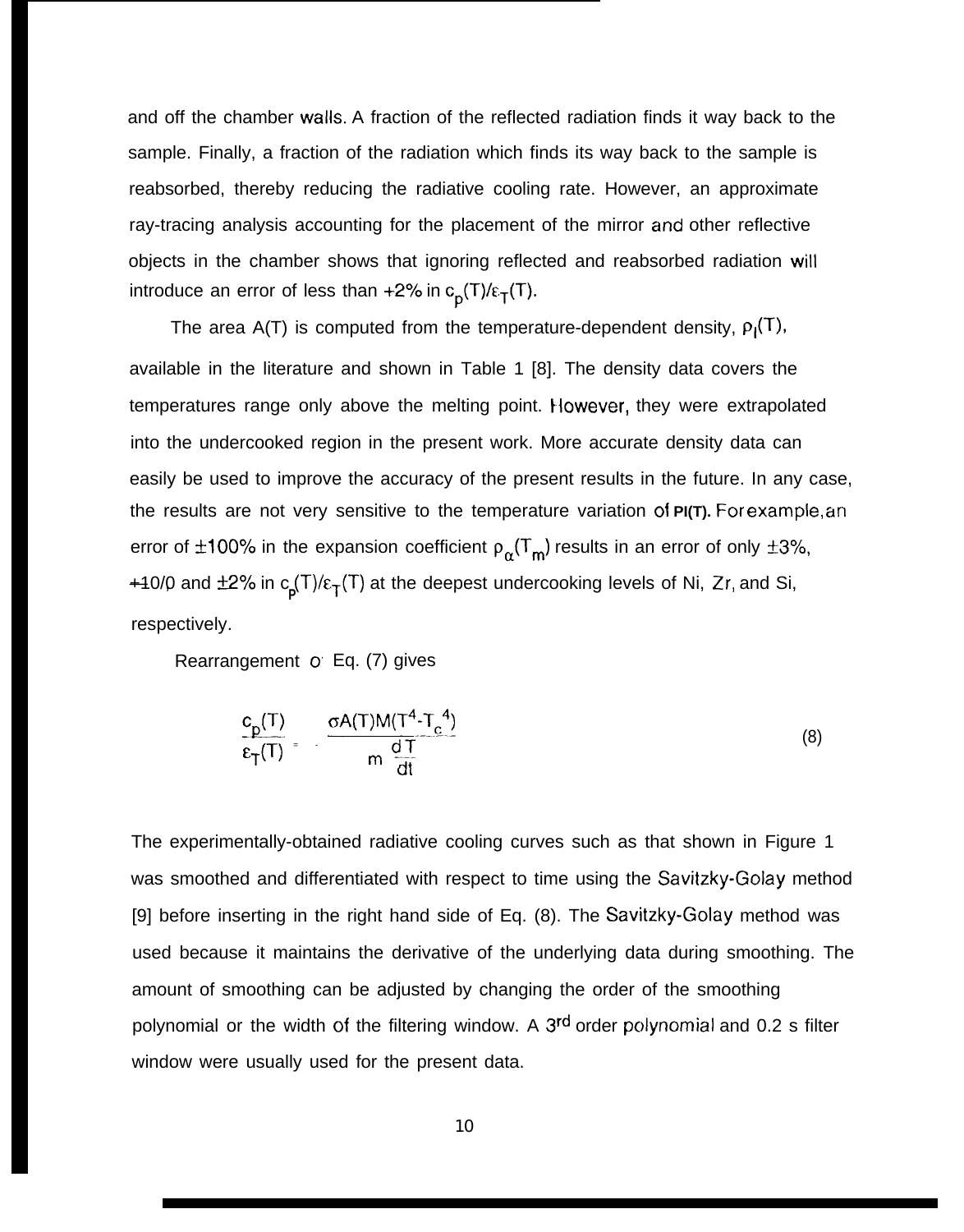## Results

Fig. 3 shows the result of smoothing and differentiating the data falling between points #1 and #3 in Fig. 2. Only smoothed  $T(t)$  anti  $dT(t)/dt$  were used in applications of Eq. (8) to calculate  $c_p(T)/\epsilon_T(T)$  from the measured T(t). Several  $c_p(T)/\epsilon_T(T)$  curves were obtained for each material. For Ni, six curves were obtained from the same 19.4 mg sample. For Zr, three curves were obtained from the same 40.7 mg sample. For Si, one curve was obtained from a 31.9 mg sample, two were obtained from a 23.3 mg sample, one was obtained from a 8.9 mg sample, and one was obtained from a 17.2 mg sample, for a total of five. The final results shown in Figures 4, 5, and 6 were obtained by averaging all  $c_p(T)/\epsilon_T(T)$  curves for each material. Table 2 shows the formulas of least-squares curve fits through  $c_p(T)/\epsilon_T(T)$  and the temperature ranges over which they are valid, The uncertainty in  $c_p(T)/c_q(T)$  at a given T due to the effects described in the Measurement Approach section is estimated to be  $\pm 5\%$ .

The constant pressure specific heat  $c_p(T)$  can be found from Table 2 if  $\epsilon_T(T)$  is known simply by multiplying the formula evaluated at T by  $\epsilon_T(T)$ . Similarly, the hemispherical total emissivity  $\epsilon_T(T)$  can be found if  $c_D(T)$  is known. As an example of using the data in Figs. 4 through 6, the hemispherical total emissivity was determined for each liquid at its melting temperature. First, the ratios  $c_p/c_T$  were evaluated at the material's melting temperature. These values were then used to find  $\epsilon_{\text{T}}(T_{\text{m}})$  using the values of  $c_p(T_m)$  available in the literature (Ni, Si: [8]; Zr: [1 O]) and they are shown in Table 3 .

There are very few published data to which the present values of  $\epsilon_T$  can be compared. No  $\epsilon_{\Upsilon}$  data for Si could be found. Our previous work on liquid Zr [1 O] showed that the average  $\varepsilon_{\text{T}}$  between 2128 K (T<sub>m</sub>) and 1769 K was 0.28+0.01, which agrees within experimental error with the present result, which is 0.29. Our previous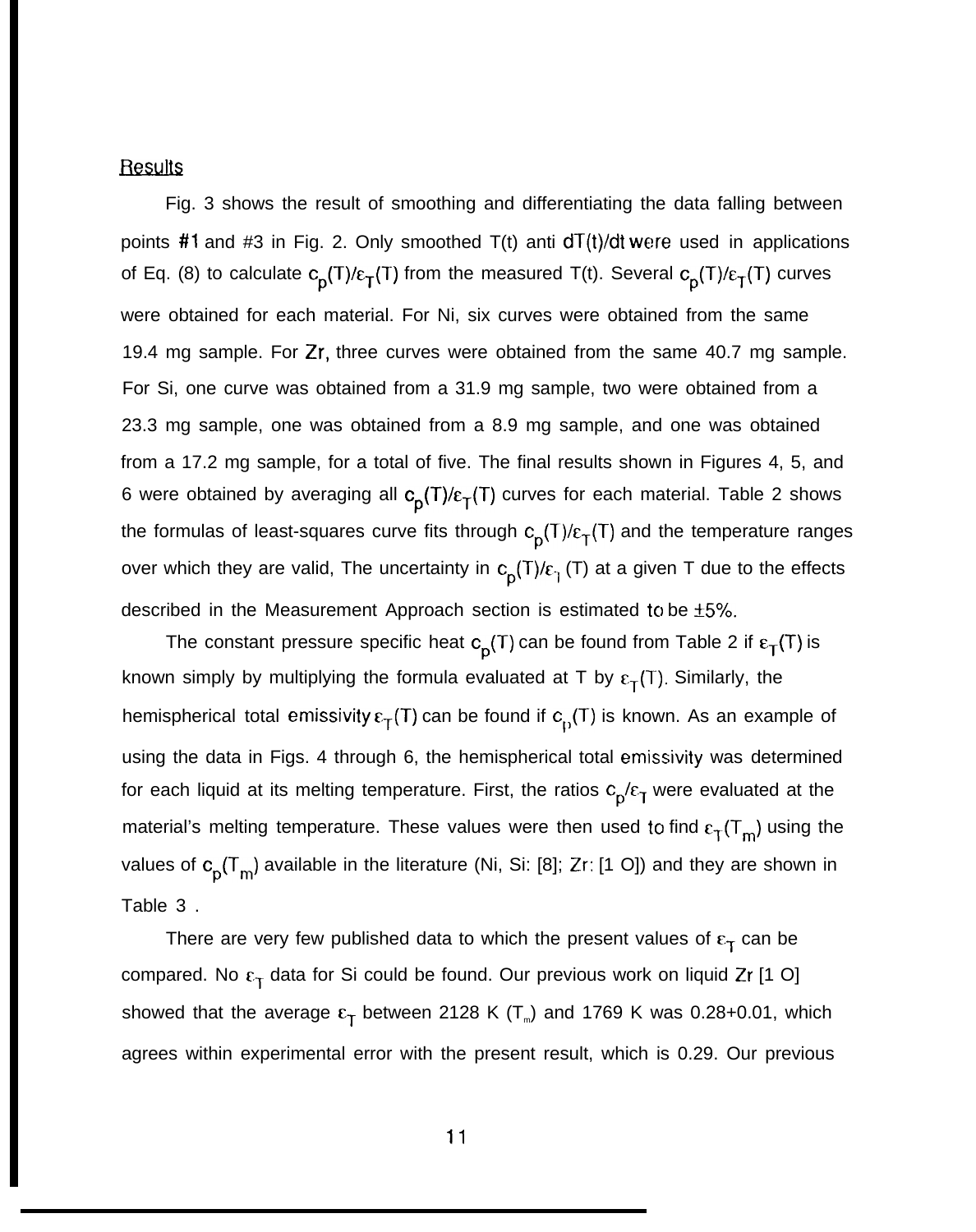work on liquid Ni [1 O] showed that the average  $\epsilon_{\rm T}$ between 1728 K (T $_{\textrm{\tiny{m}}}$ ) and 1325 K was  $0.1$  6 $\pm 0.01$ , which also coincides within experimental error to the present result, which is 0.15. Since  $c_p$  of Zr and Ni are not expected to vary greatly with temperature, and since  $c_p(T)/c_T(T)$  shown in Figs. 4 and 5 does not vary greatly with  $T$ , it is not surprising that  $\epsilon_T$  averaged throughout the undercooked region is almost the same as  $\varepsilon_{\rm T}$ (T<sub>m</sub>).

During electrostatic levitation, a finite normal electric field exists at the surface of the sample of the order of 10<sup>6</sup> V/m. It is possible that the electric field affects  $\epsilon_T$  even though it only penetrates into a thin layer near the surface. Electrons which are responsible for emission of electromagnetic radiation are also located near the surface. Those electrons must respond to the electrostatic field as they undergo motions which result in the emission of radiation. 'l"he possible influence of electrostatic fields on  $\varepsilon_T$  will be investigated in the future.

Note that the ratio  $c_p/\epsilon_\text{T}$  shows a marked decrease with increasing temperature for liquid silicon (Fig. 6), while the same ratio is almost constant for nickel and zirconium (Figs. 4 and 5). In a related work which is to be published separately we show how the temperature-dependence of the ratio  $c_p/\epsilon_\gamma$  is due to changes in shortrange atomic order in these undercooked metallic melts.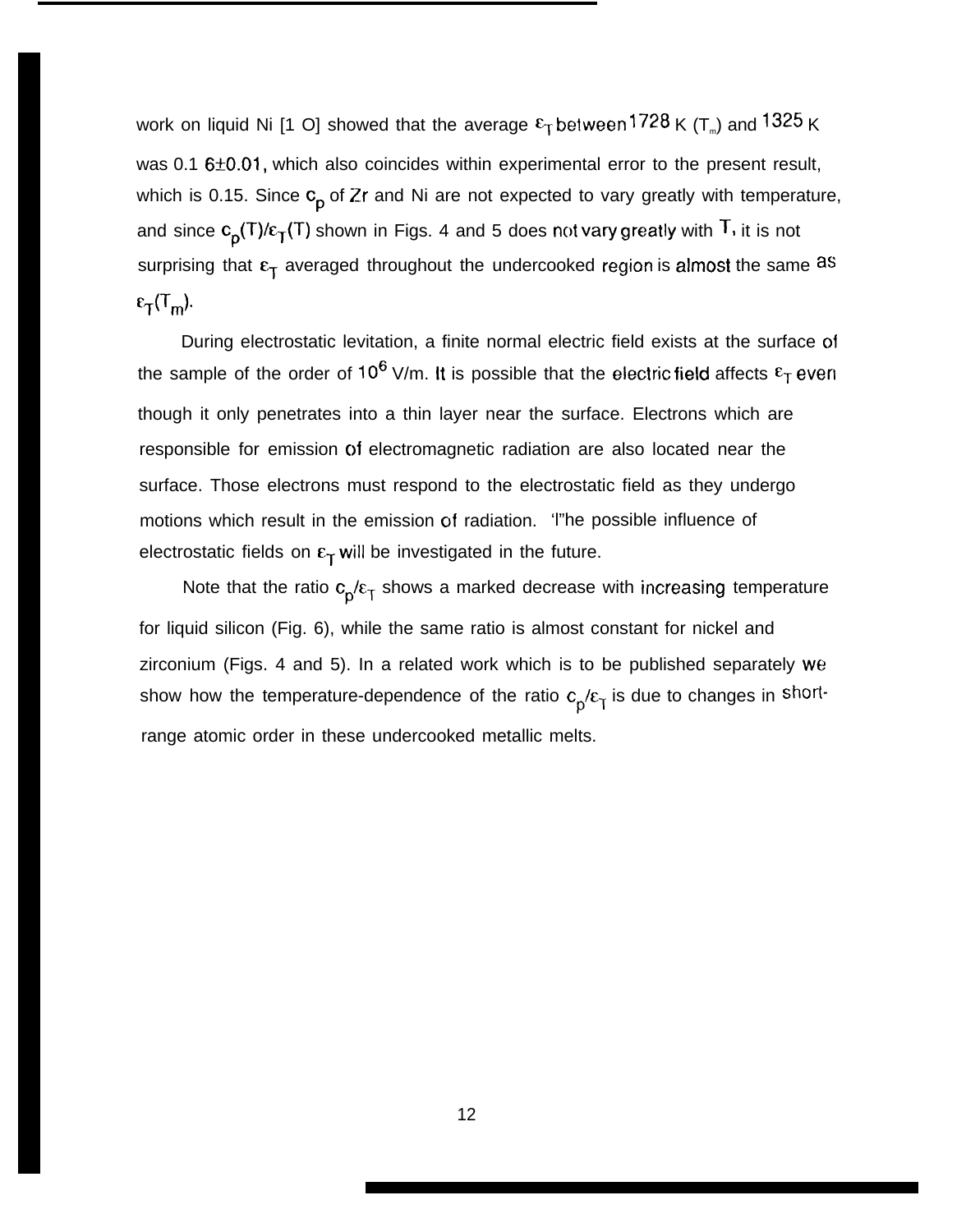#### **Acknowledgements**

The authors would like to thank Mr. Craig Morton of Vanderbilt University, Nashville, TN, for preparing the zirconium sample and recommending the cleaning treatment. We are also indebted to Professor William Hofmeister of Vanderbilt University for helpful discussions on optical pyrometry. This work was carried out at the Jet Propulsion Laboratory, California Institute of Technology, under contract with the National Aeronautics and Space Administration.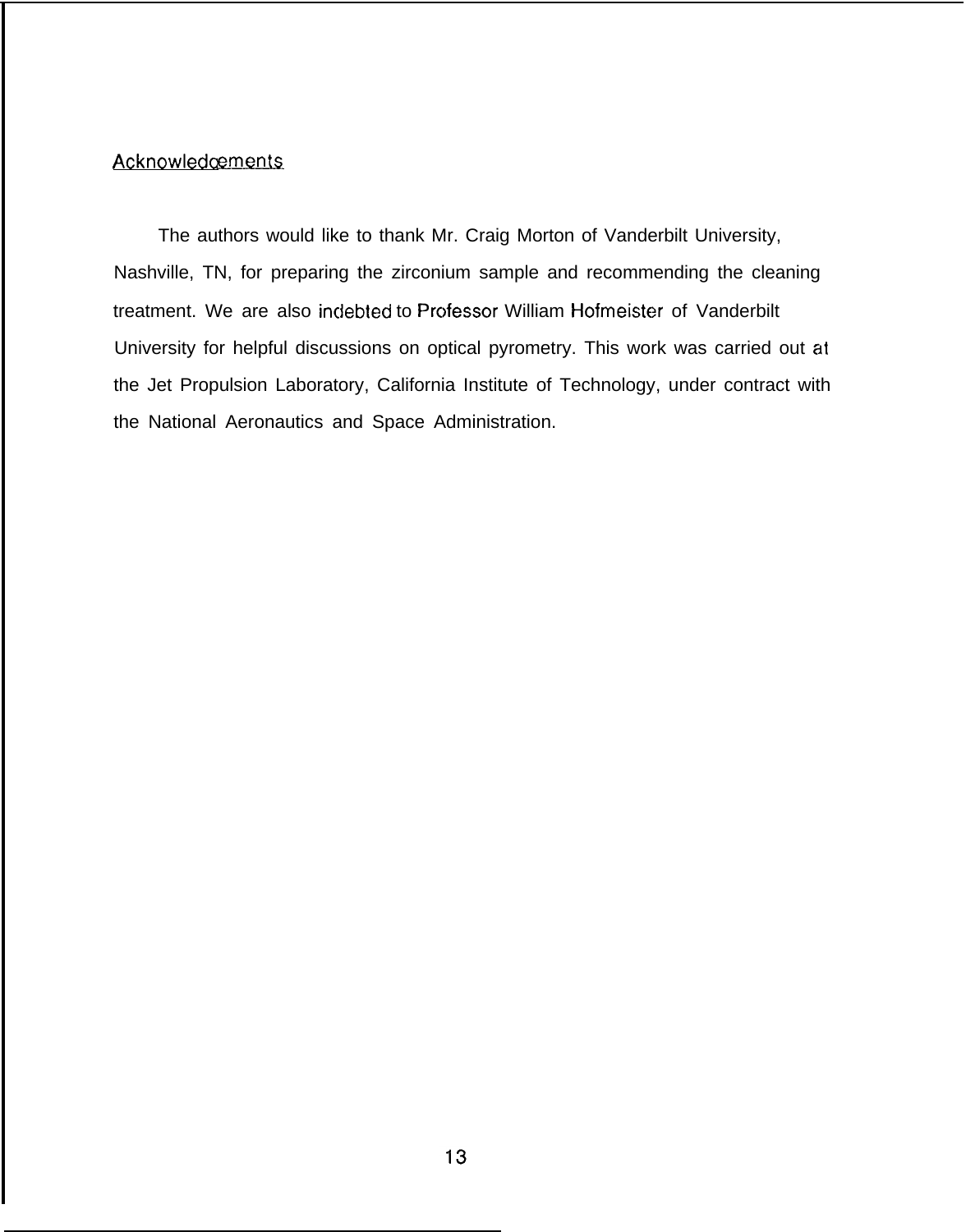|    | m    | $p_1(T_m)(kg/m^3)$ | $P_{\alpha}$<br>$\frac{r_{\alpha} \cdot r_{m'}}{(\text{kg/m}^3/\text{K})}$ |
|----|------|--------------------|----------------------------------------------------------------------------|
|    | 1728 | 7900               | -19<br>- 1                                                                 |
|    | 2128 | 5930               | $-0.32$                                                                    |
| Si | 1687 | 2530               | 0.35                                                                       |

Table 1. Properties of liquid Ni, Zr, and Si. The liquid density is  $\rho_{\mathsf{I}}(\mathsf{T})=\rho_{\mathsf{I}}(\mathsf{T}_{\mathsf{m}})+\rho_{\alpha}(\mathsf{T}_{\mathsf{m}})(\mathsf{T}\cdot\mathsf{T}_{\mathsf{m}})$  [8].

|     | $c_1/\epsilon_{\pi}$ ((J mol <sup>-1</sup> K <sup>-1</sup> ))   | range $(K)$  |
|-----|-----------------------------------------------------------------|--------------|
| Ni  | 423.0 - 0.09622.T                                               | 1460 to 1740 |
| Zr  | $176.0 - 0.01669 - T$                                           | 1825 to 2140 |
| Si. | 134.5 + 1.261 $\times$ 10 <sup>7</sup> $exp(-0.008171 \cdot T)$ | 1450 to 1880 |

Table **2.** Curve fits for  $c_p/\epsilon_T$  (J mol<sup>"</sup> K-I) vs. T (K) for liquid materials. The uncertainty in  $c_p(T)/\epsilon_T(T)$  at a given T is estimated to be  $\pm 5\%$ . Note the temperature range over which the curves are valid. These curves are plotted in Figs. **4** through 6.

|    | $c_p(T_m)$ (J/mol/K) | $\epsilon_{\rm T}(\mathsf{T}_{\rm m})$ |
|----|----------------------|----------------------------------------|
|    | 38.5                 | $0.15 \pm 0.01$                        |
|    | 40.8                 | $0.29 + 0.01$                          |
| নি | 25.61                | $0.17 + 0.01$                          |

Table 3. Properties of liquid Ni, Zr, and Si at their melting temperatures. Calculation  $\epsilon_{\mathsf{T}}(\mathsf{T}_{\mathsf{m}})$  using published  $\mathsf{c}_\mathsf{n}(\mathsf{T}_{\mathsf{m}})$ val $\mathsf{u}\mathsf{e}\mathsf{s}$ (Ni,Si: [8]; Zr: [10]).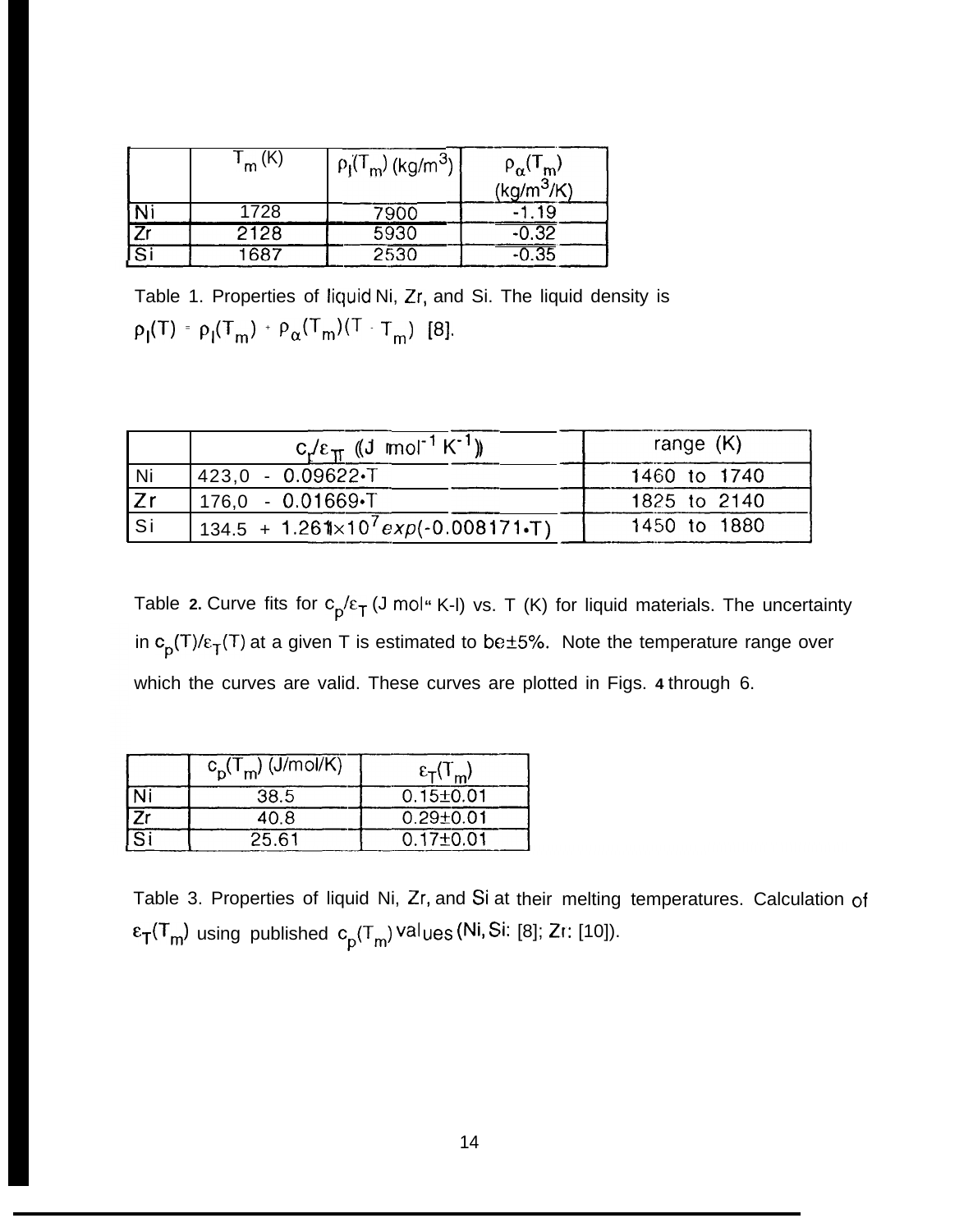## References

I

1. F. Spaepen: Scjence, 1987, 235, 1010.

2. R. Siegel and J. R. Howell: Thermal Radiation Heat Transfer, 2nd cd., Hemisphere Publishing Company, New York, 1981.

3. A. J. Sievers: J. Opt. Sot. Am., 1978, 68(11), 1505.

4. W. K. Rhim, S. K. Chung, D. Barber, K. F. Man, G. Gutt, A. Rulison, and R. E. Spjut: Rev. Sci. hstr., 1993, 64(1 O), 2961.

5. W. H. Hofmeister, R, J. Bayuzick, and M. B. Robinson, Rev. Sci. Instrum., 1990, 61 (8), 2220.

6. S. Krishnan, J. K. R. Weber, P. C. Nordine, R. A. Schiffman, R. H. Hauge and J. 1... Margrave: High Temperature Science, 1991, 30, 137.

7. R. Smalley and A. J. Sievers: J. Opt. Sot. Am., 1978, 68(11), 1516.

8. T. lida, and R. 1. L. Guthrie: The Physical Properties of Liquid Metals, Clarendon Press, Oxford, 1988.

9. W. H. Press, S. A. Teukolsky, W. T. Vetterling, and B. P. Flannery: Numerical Recipes in C, Cambridge University Press, Cambridge, 1992.

10. A. J. Rulison and W. K. Rhim: Rev. Sci. Instr., 1994, 65(3), 695.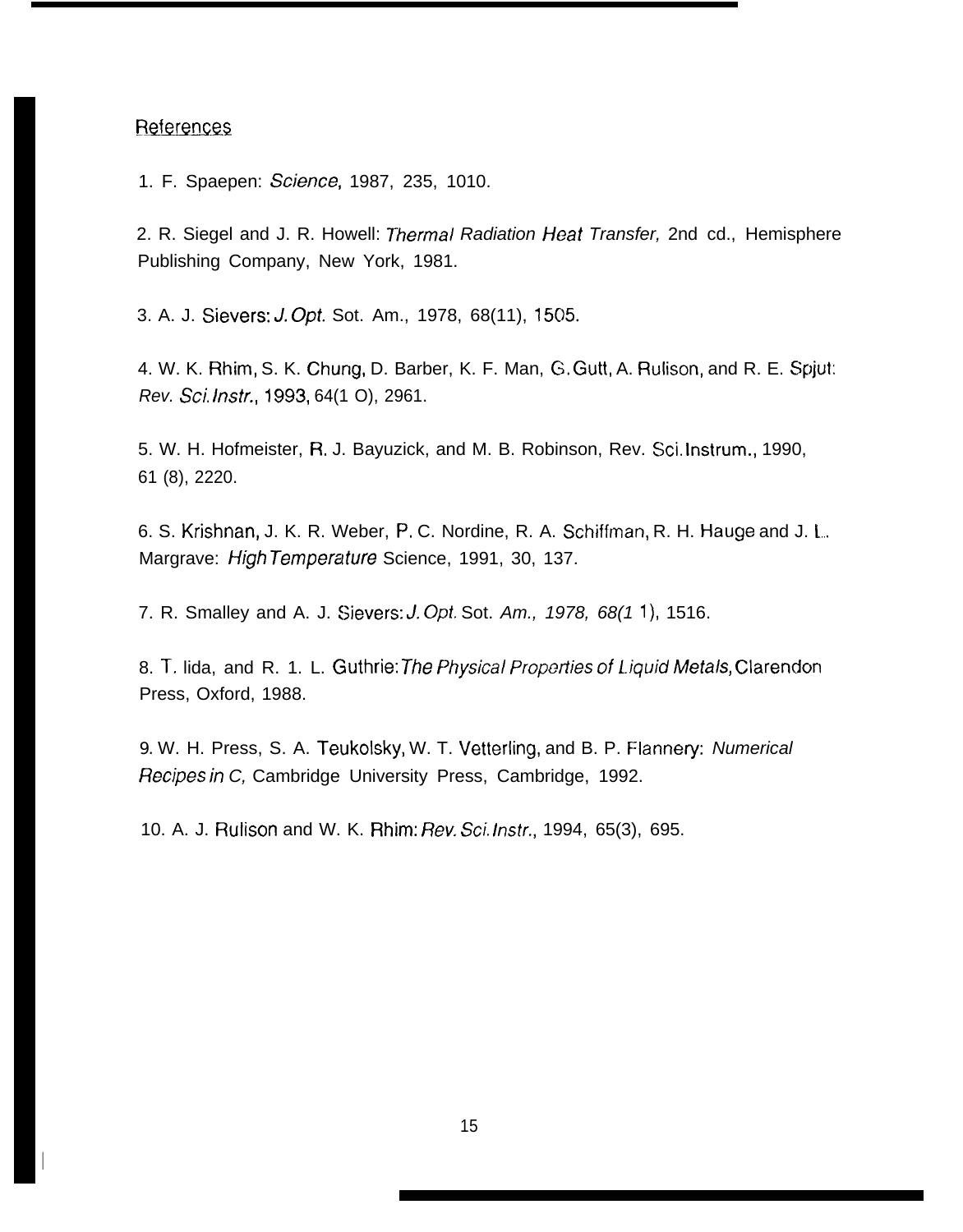# **Figure Captions**

1. Sketch of the sample with surrounding electrodes drawn approximately to scale.

2. Temperature vs. time during radiative cooling of a 19.4 mg nickel sample. Unsoothed data.

3. Smoothed temperature versus time and first derivative of temperature vs. time resulting from applying the Savitzky-Golay filter to the data appearing between points #1 and #3 in Fig. 1.

4. Ratio of constant-pressure specific heat to hemispherical total emissivity vs. temperature for liquid nickel in vacuum. Long dashes: experiment. Solid: least squares curve fit. Short dashes: ±5% of curve fit.

5. Ratio of constant-pressure specific heat to hemispherical total emissivity vs. temperature for liquid zirconium in vacuum. Long dashes: experiment. Solid: least squares curve fit. Short dashes: ±5% of curve fit.

6. Ratio of constant-pressure specific heat to hemispherical total emissivity vs. temperature for liquid silicon in vacuum. 1 ong dashes: experiment. Solid: least squares curve fit. Short dashes: ±5% of curve fit.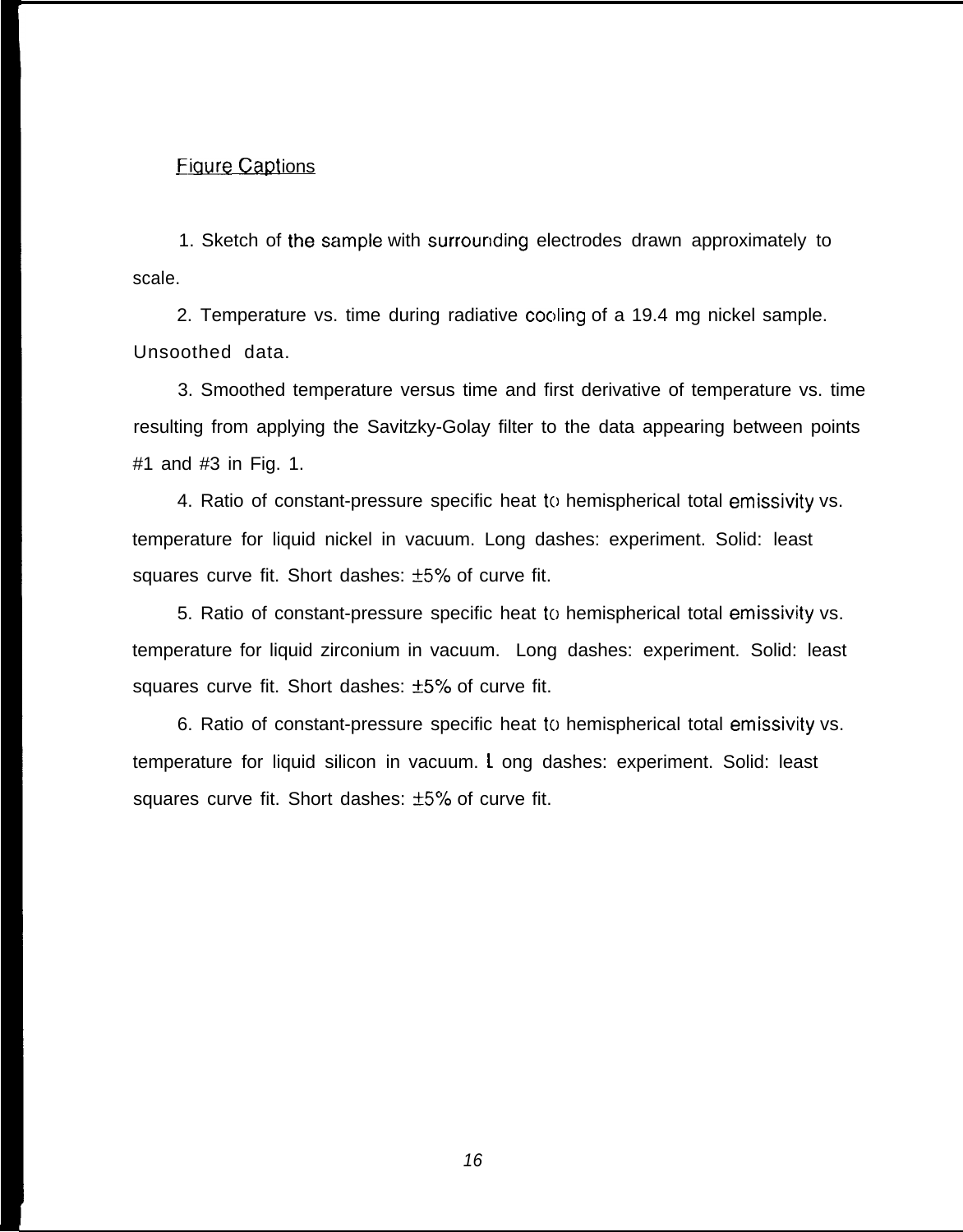$Fig 1$ 



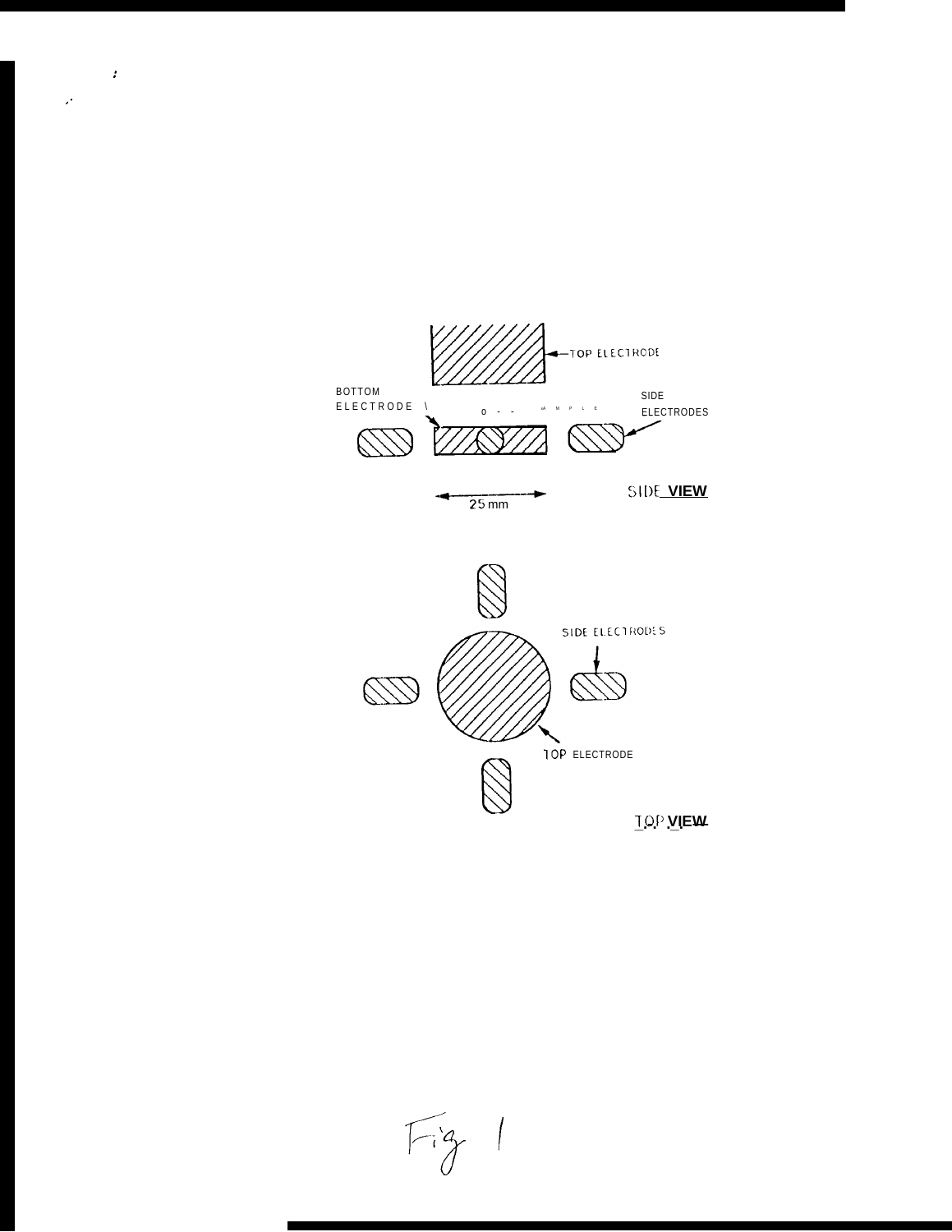

 $\mathcal{I}$ 

Rulison and Rhin Fig. 2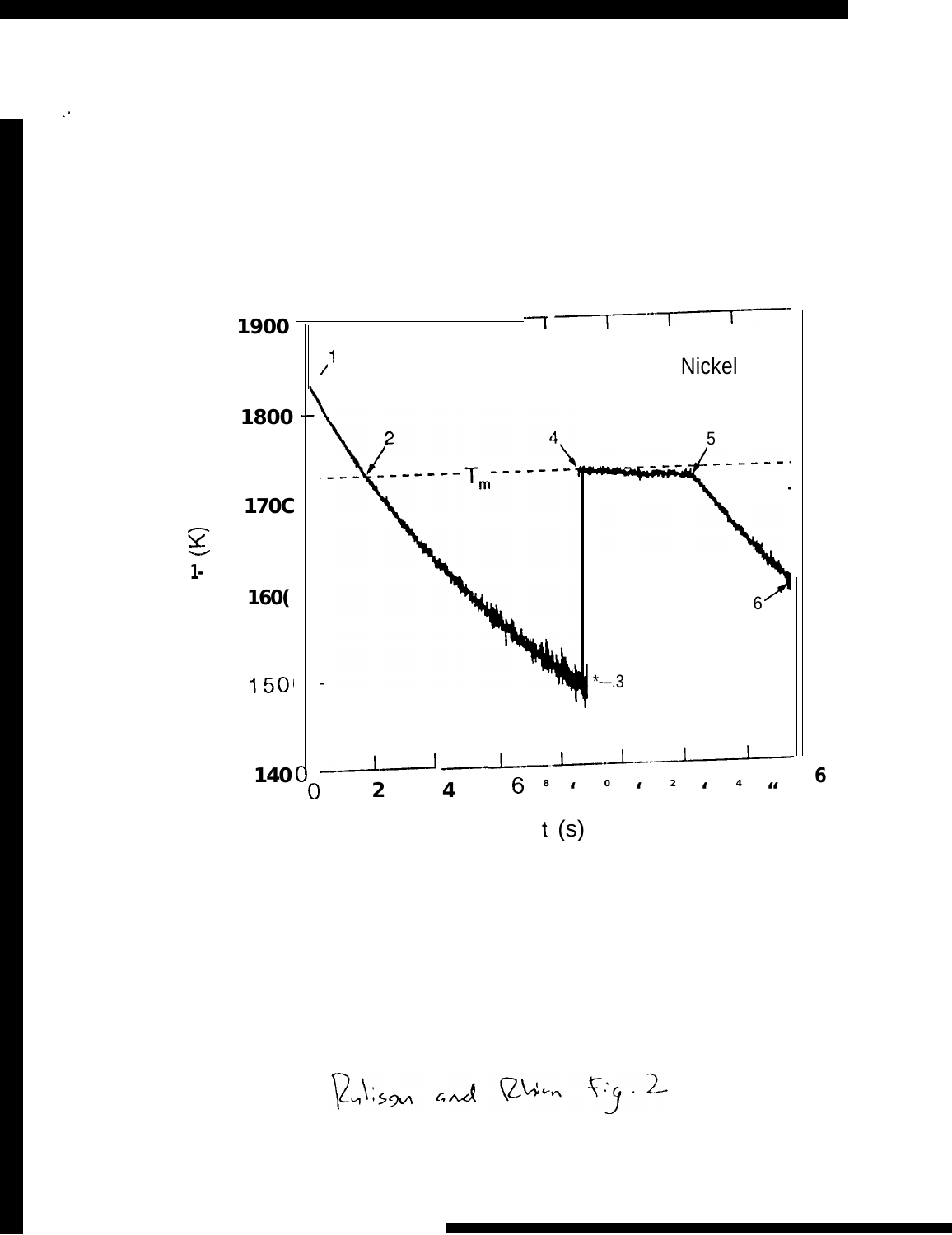

Rulison and Rhim Fig. 3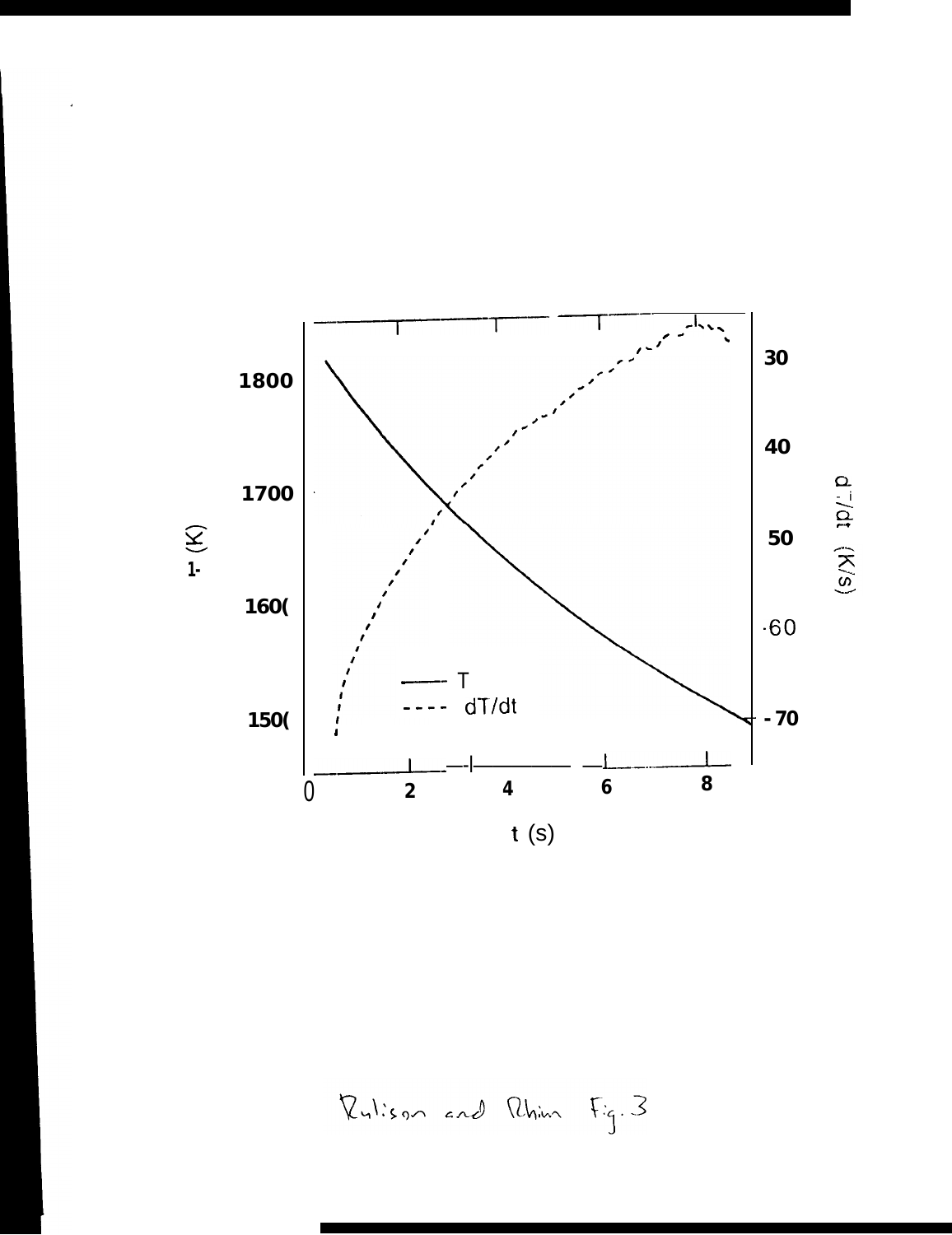

 $\pmb{\cdot}$ 

 $\cdot$ 

Rulison and Phim, Fig. 84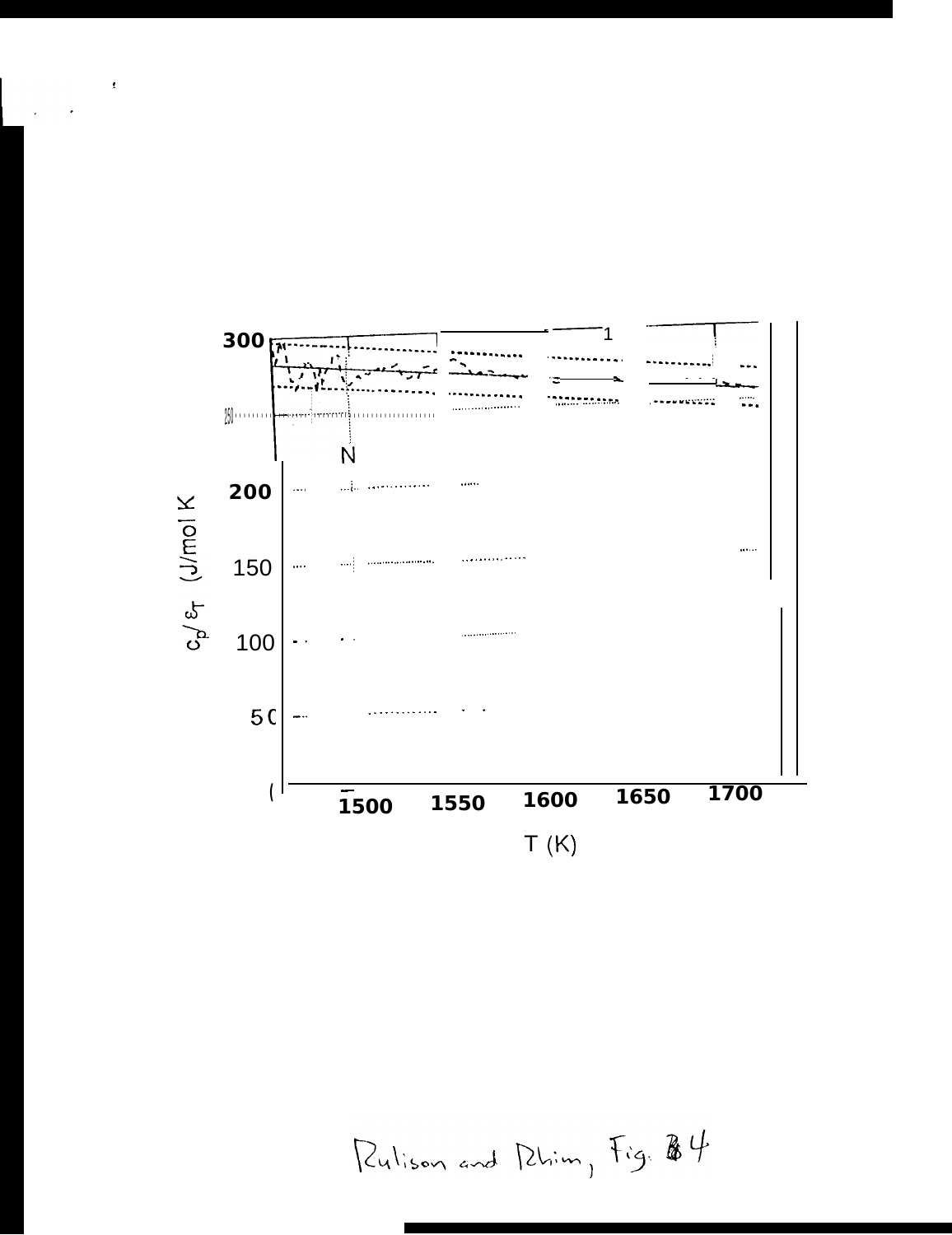

Pulison and Phim, Fig. \$5